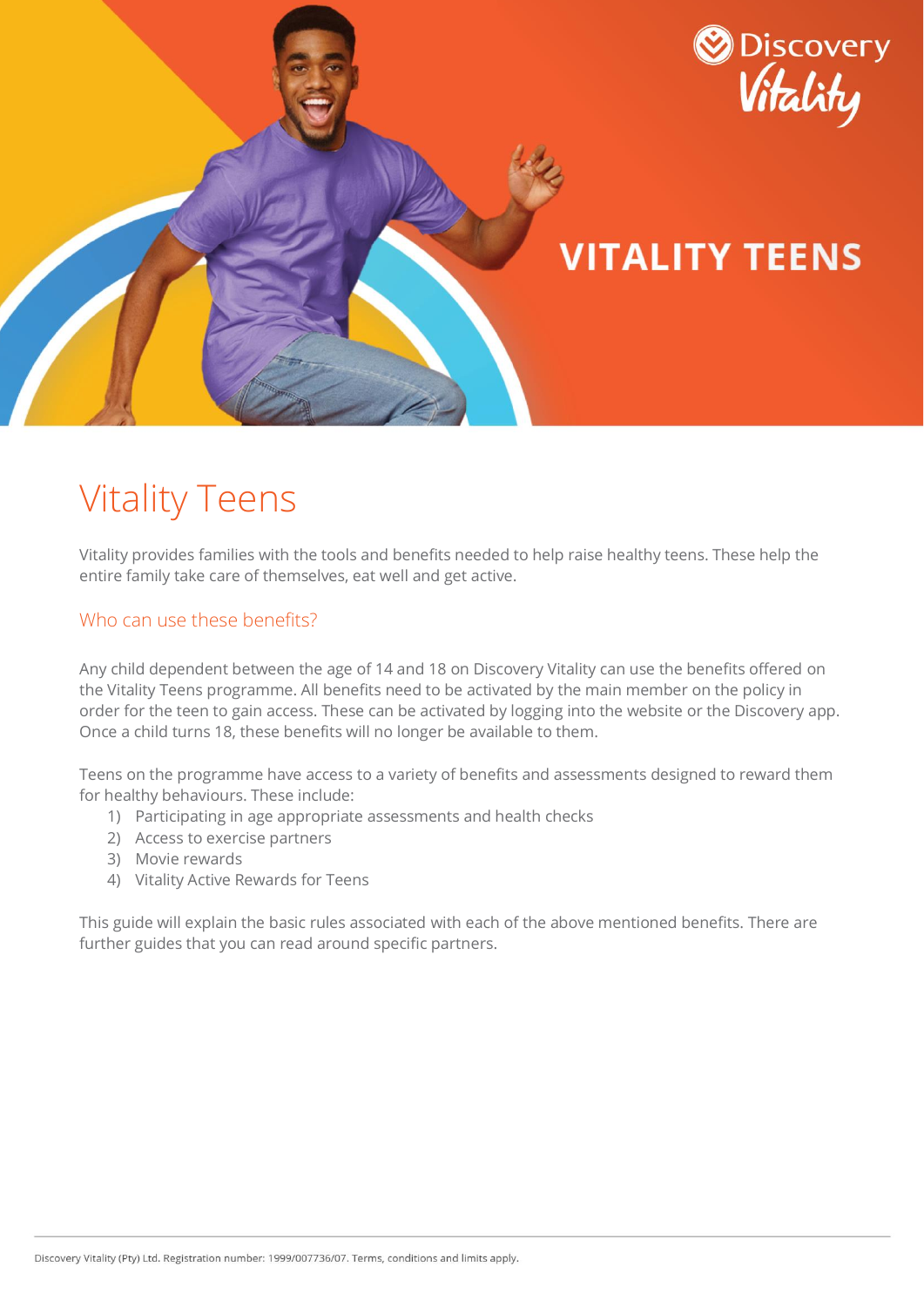

#### 1) Teens' assessments

| <b>Assessment</b>                    | <b>About</b>                                                                                                                                                                                                                                                                       | <b>Where</b>                                                                                                                                    |
|--------------------------------------|------------------------------------------------------------------------------------------------------------------------------------------------------------------------------------------------------------------------------------------------------------------------------------|-------------------------------------------------------------------------------------------------------------------------------------------------|
| Kids Vitality<br><b>Health Check</b> | Make sure your kids are developing at<br>a healthy rate. The Kids Vitality Health<br>Check includes a Body Mass Index<br>(BMI) measurement, blood pressure<br>measurement, as well as a health<br>behaviour and developmental<br>questionnaire.                                    | <b>Vitality Wellness</b><br>Centre, a pharmacy<br>in the Vitality<br>Wellness Network,<br>Discovery Store or at<br>a Discovery Wellness<br>Day. |
| Kids Health<br>Review                | This is an assessment of your child's<br>general health and identifies areas<br>you have to be aware of for a healthy<br>lifestyle.<br>Don't forget to do the Kids Vitality<br>Health Review once every 12 months<br>for each child to qualify for free<br>movies at Ster-Kinekor. | Online at<br>www.discovery.co.za                                                                                                                |
| Dental<br><b>Health Check</b>        | Helping children develop healthy<br>habits to care for their teeth while<br>they are young is important. These<br>habits can set the stage for good oral<br>healthcare throughout their life.                                                                                      | Any dentist                                                                                                                                     |

Completing health assessments are important for your teen's development and growth:

## 2) Physical activity for Vitality Teens

Vitality Teens can participate in various forms of exercise and enjoy great discounts and rewards.

#### *At Virgin Active*

Teenagers younger than 18 years old get 30% off the standard monthly fee – but only if you or your spouse use the Vitality gym benefit and if they are not members of Club-V or Club-V Max. For more information on the Virgin Active benefit guide, clic[k here.](https://www.discovery.co.za/discovery_coza/web/linked_content/pdfs/vitality/benefit_rules/new_virgin_active_post_benefit_guide.pdf)

#### *At Planet Fitness*

Teenagers younger than 18 years old can use the health club for free, except for Planet Fitness Platinum and JustGym Clubs, only if you or your spouse use the Planet Fitness gym benefit. For more information on the Planet Fitness benefit guide, click [here.](https://www.discovery.co.za/discovery_coza/web/linked_content/pdfs/vitality/benefit_rules/new_planet_fitness_post_benefit_guide.pdf)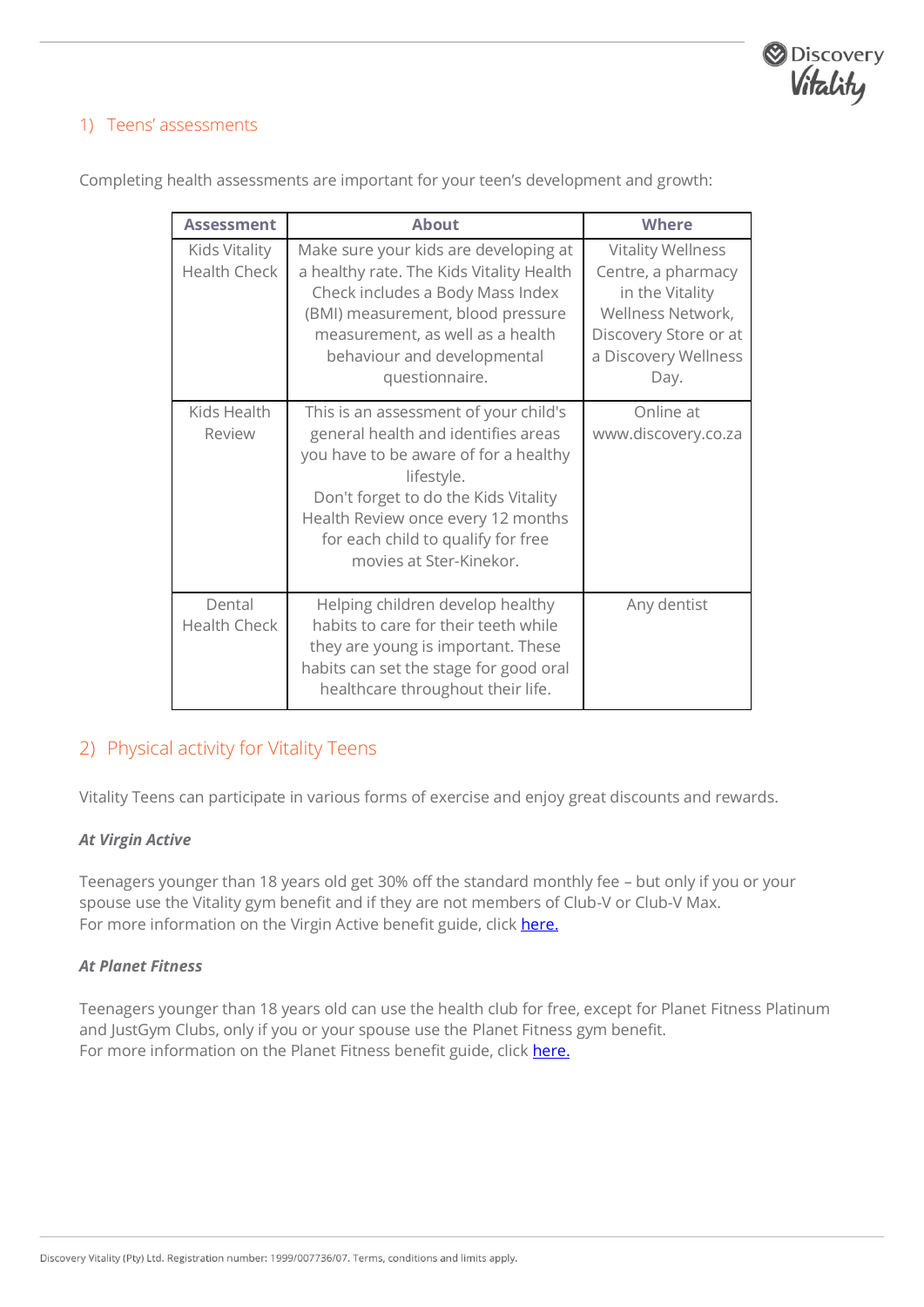

## 3) Movies

#### **Vitality Teens get rewarded with free movies at [Ster-Kinekor](https://www.discovery.co.za/vitality/ster-kinekor)**

Teens aged between14 and 18 years old can watch movies for free before 7pm at selected Ster-Kinekor cinemas. Once you complete a [Kids Vitality Health Review](https://www.discovery.co.za/portal/individual/vitality-kids-phr) online for your teens, the free movie benefit is available for 12 months. Find out more about the Ster-Kinekor benefit rules[, here.](https://www.discovery.co.za/discovery_coza/web/linked_content/pdfs/vitality/benefit_rules/ster_kinekor_benefit_guide.pdf)

You will need to complete the Kids Vitality Health Review for them before the Ster-Kinekor system will recognise that your teen qualifies for the benefit. You can check this on the [Discovery Kids and Teens](https://www.discovery.co.za/portal/individual/vitality-kids-teens)  [website.](https://www.discovery.co.za/portal/individual/vitality-kids-teens)

Activate the Vitality Ster-Kinekor movie benefit on **www.sterkinekor.com** or at your nearest Ster-Kinekor cinema. Your children will get their own Vitality Ster-Kinekor movie card at your nearest Ster-Kinekor cinema when the once-off activation fee is paid.

All Vitality Teens can get a Vitality Ster-Kinekor Digital Card on the Passbook app on their iPhone or in the Discovery app on their Android smartphone. Simply register your child on the website and download the Discovery app to get their digital card.

## 4) Vitality Active Rewards for Teens

Vitality Active Rewards for Teens allows access for teenagers between ages 14 to 18 to a limited version of Vitality Active Rewards. Teens will be able to achieve their fitness goal to earn and spend Discovery Miles with reward partners in Vitality Active Rewards.

#### 4.1 How to activate Vitality Active Rewards for Teens

- The main member must first give consent for their teen to participate in the programme from their Vitality Active Rewards dashboard.
- Their teen can then download the Discovery app on their phone and register a Discovery profile and activate Vitality Active Rewards for Teens.

Vitality Active Rewards for Teens is an app-based programme that tracks physical activity and incentivises teens to exercise to earn rewards. A personalised and dynamic weekly exercise goal will be allocated to each teen. A goal can be achieved through device workouts (steps or heart rate), partner workouts (at Virgin Active or Planet Fitness gyms, parkrun and myrun) and outdoor race events.

For a comprehensive view of the terms and conditions relating to the Vitality Active Rewards for Teens benefit, [click here.](https://www.discovery.co.za/assets/template-resources/terms-and-conditions/vitality/vitality-kids-terms-and-conditions.pdf) These additional terms and conditions set out the rules of use of the programme and create a binding contract between You and Discovery Vitality. Please read these terms and conditions carefully.

Find out more about Vitality Active Rewards for Teens [here.](https://www.discovery.co.za/discovery_coza/web/linked_content/pdfs/vitality/benefit_rules/vitality_active_rewards_benefit_guide.pdf)

#### Find out more

If you have any questions or need more information about the Vitality Teens benefit, go to [www.discovery.co.za.](http://www.discovery.co.za/) You will also find a full set of Vitality rules. If, for any reason, there is a conflict between rules in this benefit guide and the *Vitality Main Rules* – the [Vitality Main Rules](https://www.discovery.co.za/discovery_coza/web/linked_content/pdfs/vitality/vitality_main_rules.pdf) will apply at all